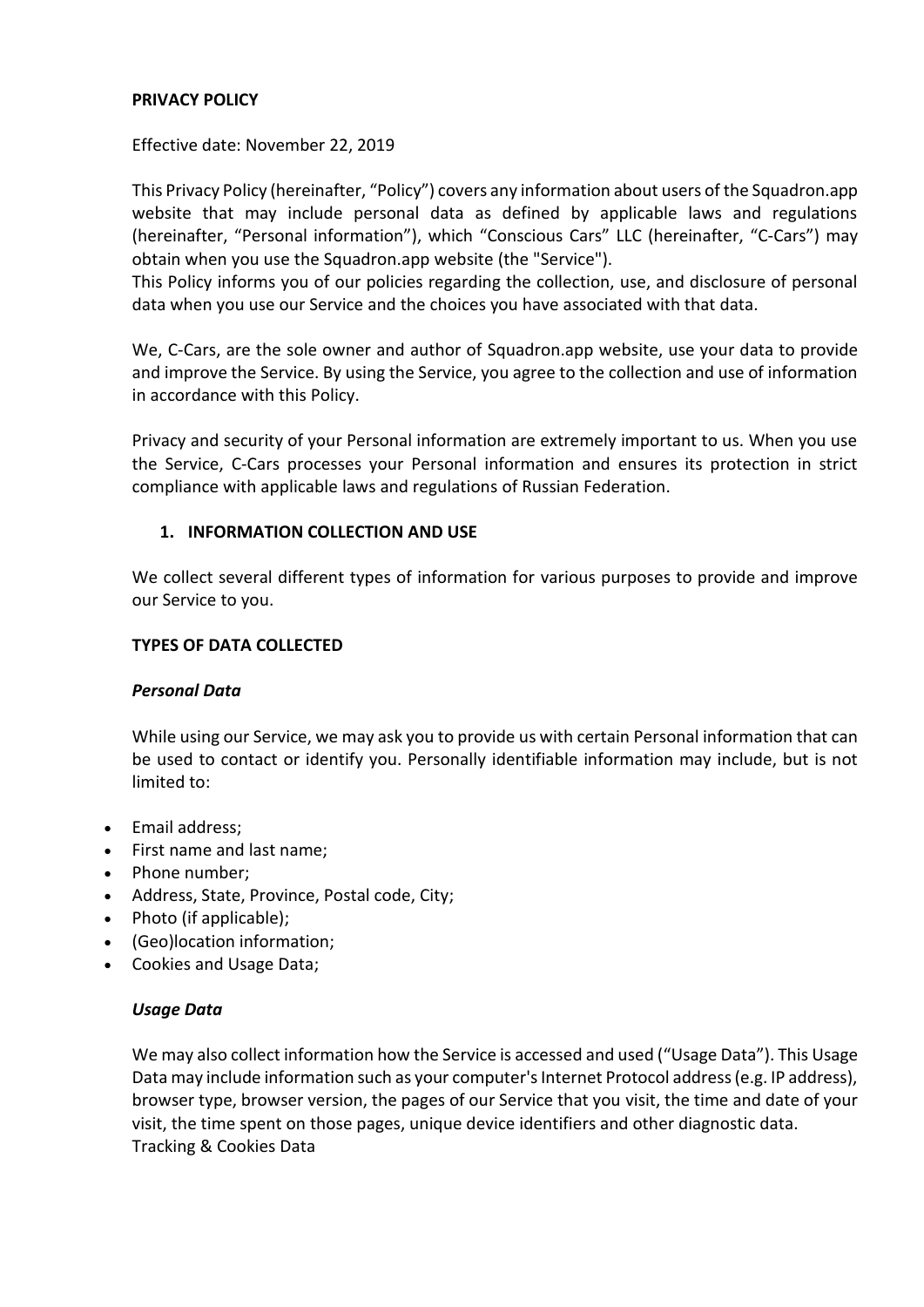We use cookies and similar tracking technologies to track the activity on our Service and hold certain information.

Cookies are files with small amount of data which may include an anonymous unique identifier. Cookies are sent to your browser from a website and stored on your device. Tracking technologies also used are beacons, tags, and scripts to collect and track information and to improve and analyze our Service.

You can instruct your browser to refuse all cookies or to indicate when a cookie is being sent. However, if you do not accept cookies, you may not be able to use some portions of our Service.

Examples of Cookies we use:

- *Session Cookies.* We use Session Cookies to operate our Service.
- *Preference Cookies.* We use Preference Cookies to remember your preferences and various settings.
- *Security Cookies.* We use Security Cookies for security purposes.

## *Location information*

We collect your location information only if you use the Service provided through the Squadron.app website. This data is used solely for the purpose of providing the Service and will not be shared with third parties except as otherwise provided in this Policy.

## **2. USE OF DATA**

C-Cars uses the collected data for various purposes:

- To provide and maintain the Service
- To notify you about changes to our Service
- To allow you to participate in interactive features of our Service when you choose to do so
- To provide customer care and support
- To provide analysis or valuable information so that we can improve the Service
- To monitor the usage of the Service
- To detect, prevent and address technical issues
- To inform you about new features and/or improvements of the Service

#### **3. TRANSFER OF DATA**

Your information, including Personal Data, may be transferred to  $-$  and maintained on  $$ computers located outside of your state, province, country or other governmental jurisdiction where the data protection laws may differ than those from your jurisdiction.

If you are located outside Russian Federation and choose to provide information to us, please note that we transfer the data, including Personal Data, to Russian Federation and process it there.

Your consent to this Privacy Policy followed by your submission of such information represents your agreement to that transfer.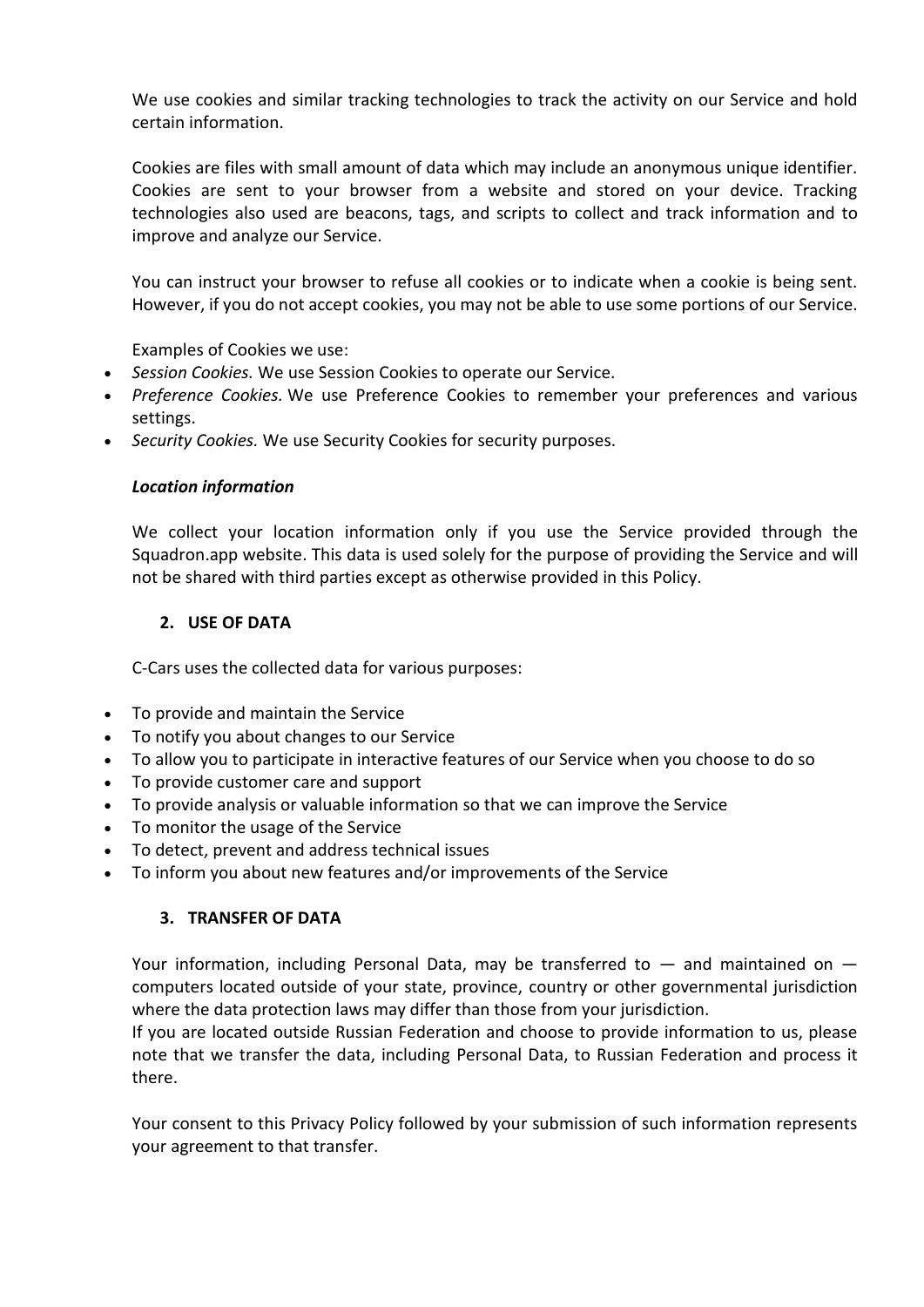C-Cars will take all steps reasonably necessary to ensure that your data is treated securely and in accordance with this Privacy Policy and no transfer of your Personal Data will take place to an organization or a country unless there are adequate controls in place including the security of your data and other personal information.

# **4. DISCLOSURE OF DATA**

C-Cars may disclose your Personal Data in the good faith belief that such action is necessary to:

- To comply with a legal obligation
- To protect and defend the rights or property of C-Cars
- To prevent or investigate possible wrongdoing in connection with the Service
- To protect the personal safety of users of the Service or the public
- To protect against legal liability

# **5. SECURITY OF DATA**

The security of your data is important to us but remember that no method of transmission over the Internet, or method of electronic storage is 100% secure. While we strive to use commercially acceptable means to protect your Personal Data, we cannot guarantee its absolute security.

In most cases, Personal information is processed automatically without access to it by our staff. However, if such access is necessary, your Personal information can be accessed only by those C-Cars employees whose professional tasks require using this information. To protect your Personal information and ensure its confidentiality, these employees must comply with internal rules and follow protocols for processing Personal information. They are also required to follow all technical and organizational security measures protecting your Personal information.

C-Cars has also implemented adequate technical and organizational measures to protect Personal information against unauthorized, accidental or unlawful destruction, loss, alteration, misuse, disclosure or access and against all other unlawful forms of processing. These security measures have been implemented taking into account the state of the art of the technology, their cost of implementation, the risks presented by the processing and the nature of Personal information.

# **6. SERVICE PROVIDERS**

We may employ third party companies and individuals to facilitate our Service ("Service Providers"), to provide the Service on our behalf, to perform Service-related services or to assist us in analyzing how our Service is used.

These third parties have access to your Personal Data only to perform these tasks on our behalf and are obligated not to disclose or use it for any other purpose.

# **7. CHANGES TO THIS PRIVACY POLICY**

We may update our Privacy Policy from time to time. We will notify you of any changes by posting the new Privacy Policy on this page.